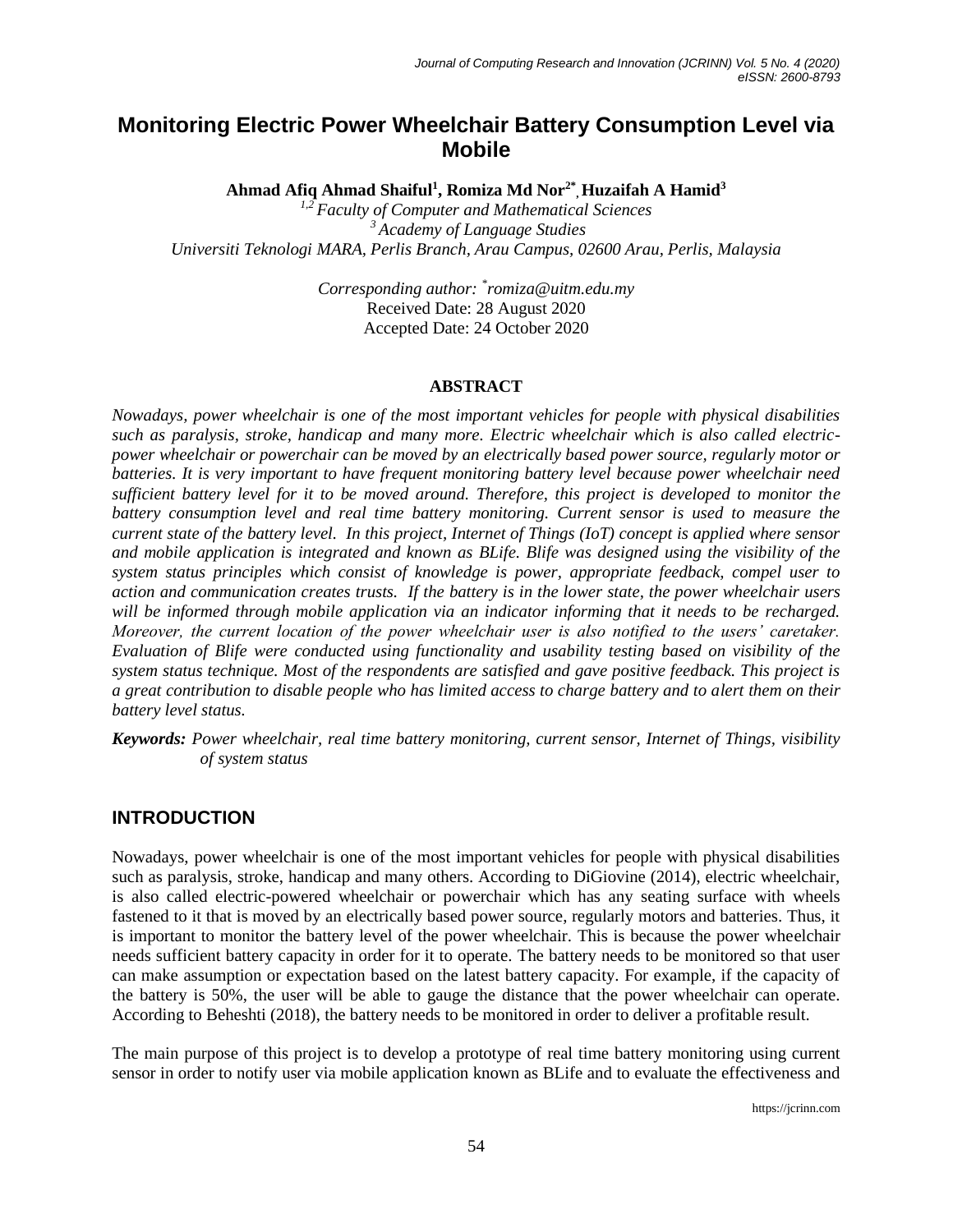efficiency of the prototype of real time battery monitoring. This project focuses on monitoring the battery consumption level of the power wheelchair using the current sensor. The significance of this research is that it can greatly contribute to the welfare of the disable people who have limited access to charge battery. Hence, power wheelchair users will be notified on the current state of the battery and the process of monitoring and charging the battery will also be faster. In addition, power wheelchair users can know the exact capacity of the battery level and can monitor the process of the charging and discharging of the battery.

Therefore, to have a real time monitoring battery level that is integrated with the IoT, GPS module is used as the notification medium within the monitoring battery level system. In the context of this project, when the capacity of the battery is low, the caretaker will be notified on the location of the power wheelchair user through their mobile phone.

## **RELATED WORK**

Power wheelchair uses a lithium ion battery as a source of power for moving wheelchairs. The power wheelchair battery needs to be monitored to aid the user about the process of charging and discharging of the battery. One of the benefits in monitoring the battery consumption level is to prevent the outages of the battery. According to Kaundart (2018), the capability to avoid numerous power-related outages is the primary benefit of monitoring battery. As stated by Eye (2018), battery monitoring provides confidence that the batteries will be dependable during an outage as maintaining and monitoring stationary battery systems is critical to maximize the performance and life of substation, UPS, and other critical backup power systems.

The monitoring of the battery is crucial in order to avoid problems that may occur to the battery when it is not being monitored. One of the problems is that the battery will experience failure and outages. In the case of most power wheelchair, the power wheelchair user can be stranded at some places because the battery of the wheelchair is low thus limiting the user's independence and access to environments (Furukawa Electric Co. Ltd., 2012). Moreover, most wheelchair user needs to make sure that the battery is in the charged state. This is because most power wheelchairs require two rechargeable 12-volt batteries (Furukawa Electric Co. Ltd., 2012).

Real time battery level display refers to the current capacity of the battery that is displayed to the users. In the context of the project, the prototype which is BLife displayed the battery capacity through the LCD display and mobile application.

## **METHODOLOGY**

This research methodology has several phases which include planning, data collection, design and development, and evaluation. In the planning phase, the objective of this research is determined, the scope is identified, and a problem statement was stated to propose solutions for the project. Many resources have been explored such as journals, articles, books, online resources and many more to gather required information about the project. The process of data collection started from current sensor used to measure current flow and battery capacity. Current sensor detected the current state of the battery either low or high. The measurement of the capacity is based on the formula, whereby the power P of an electrical device is equal to voltage V multiplied by current I:  $P = V * I$ . While energy E is equal to power P multiplied by time T. Therefore, to find the energy stored in a battery is to multiply both sides of the equation by time:

$$
E=V\mathrel{\hbox{\tiny{*}}}\nolimits I\mathrel{\hbox{\tiny{*}}}\nolimits T
$$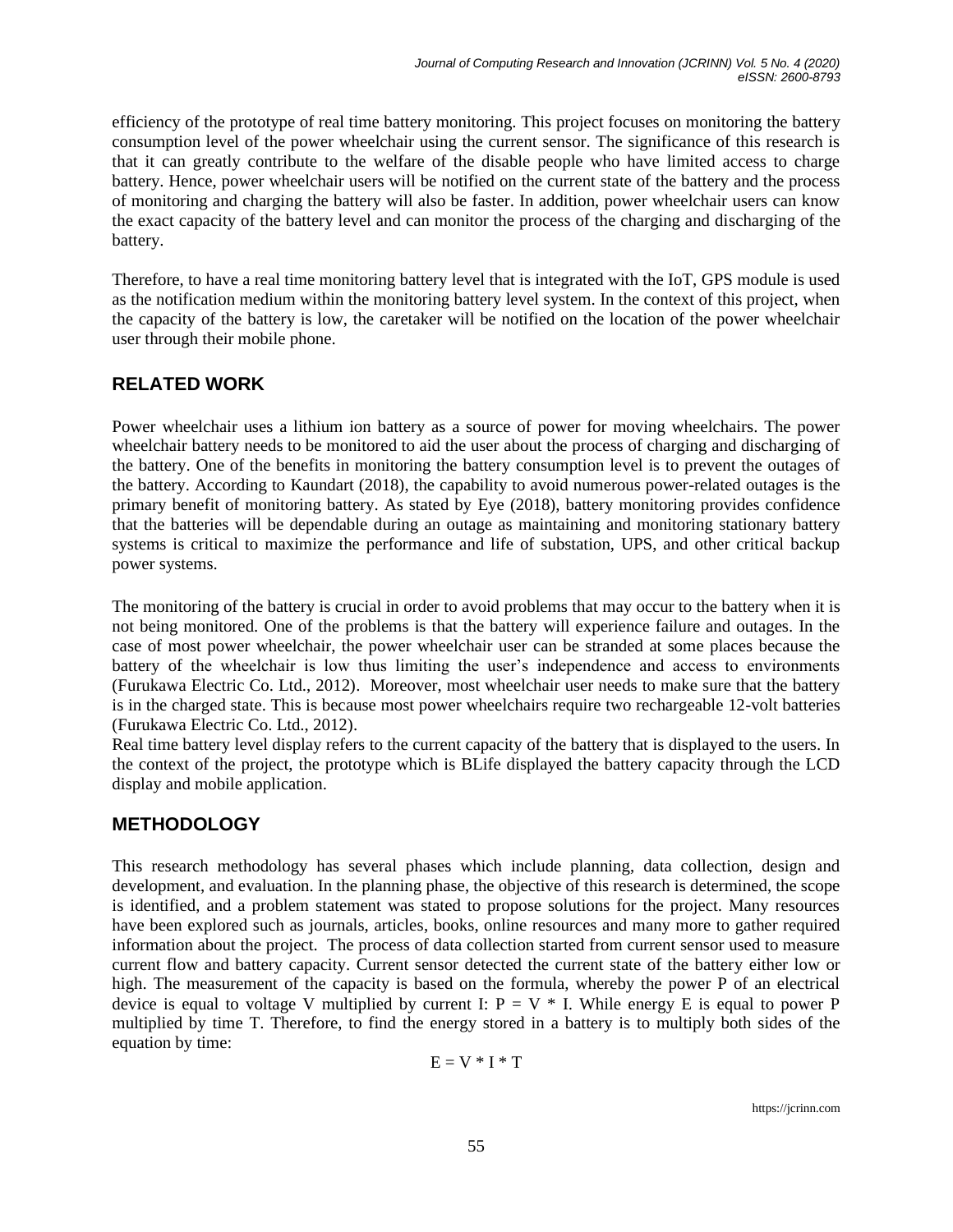Next, amp hours are a measure of electric charge Q (the battery capacity). Hence, the final version of the battery capacity formula looks like this:

$$
E = V * Q
$$

**E**: the energy stored in a battery, expressed in watt-hours, **V**: the voltage of the battery, **Q**: the battery capacity, measured in amp hours.

Thus, the capacity of the battery is low when the voltage of the battery is below their current state. Capacity of the battery is displayed via BLife. This shows the technique of visibility of system status that reflects the user's awareness of power status of his or her wheelchair. Each of the element technique describes the designing of BLife. Principles of visibility of the system status refers to the notion of **knowledge is power;** user can know their battery capacity when it is being monitored by the current sensor by looking on the website, which then create awareness to the user. Next is **appropriate**  feedback; whenever users interact with a system, they need to know whether the interaction was successful. Appropriate feedback for a user action is perhaps the most basic guideline of user-interface design. It serves to keep users informed of the status and to allow them to steer the interaction in the right direction, without wasting effort. In the context of this project, the user will be informed about the battery capacity when the battery is low. Then, it **compels users to action;** notify the user about what action needs to be done. It also encourages user to take a positive action to improve their life. In the context of this project, if the battery capacity is low, the user will be notified to recharge the battery. Lastly, **communication create trusts;** sites and apps should clearly inform users of the state of the system – no action with consequences should be taken for users without informing them. If an external event or the passage of time caused a change in the state of the system, briefly but understandably explain it.



Figure 1: Experimental design of BLife

Next is design phase which is shown in the experimental design that is illustrated in Figure 1. It shows the flow and operation of the monitoring battery consumption level using current sensor. As the hardware, it used the current sensor, Arduino board, breadboard, GPS module and LCD display. In the context of this project, a prototype was designed and developed to measure the capacity of the battery using the current sensor. Figure 2 clearly shows how the current sensor measured the battery capacity and displayed it on the LCD panel and the result was displayed via mobile application, BLife. The location of disable user and status of battery level (low or empty) are notified to caretaker via the GPS module. Figure 2 shows the prototype of Blife.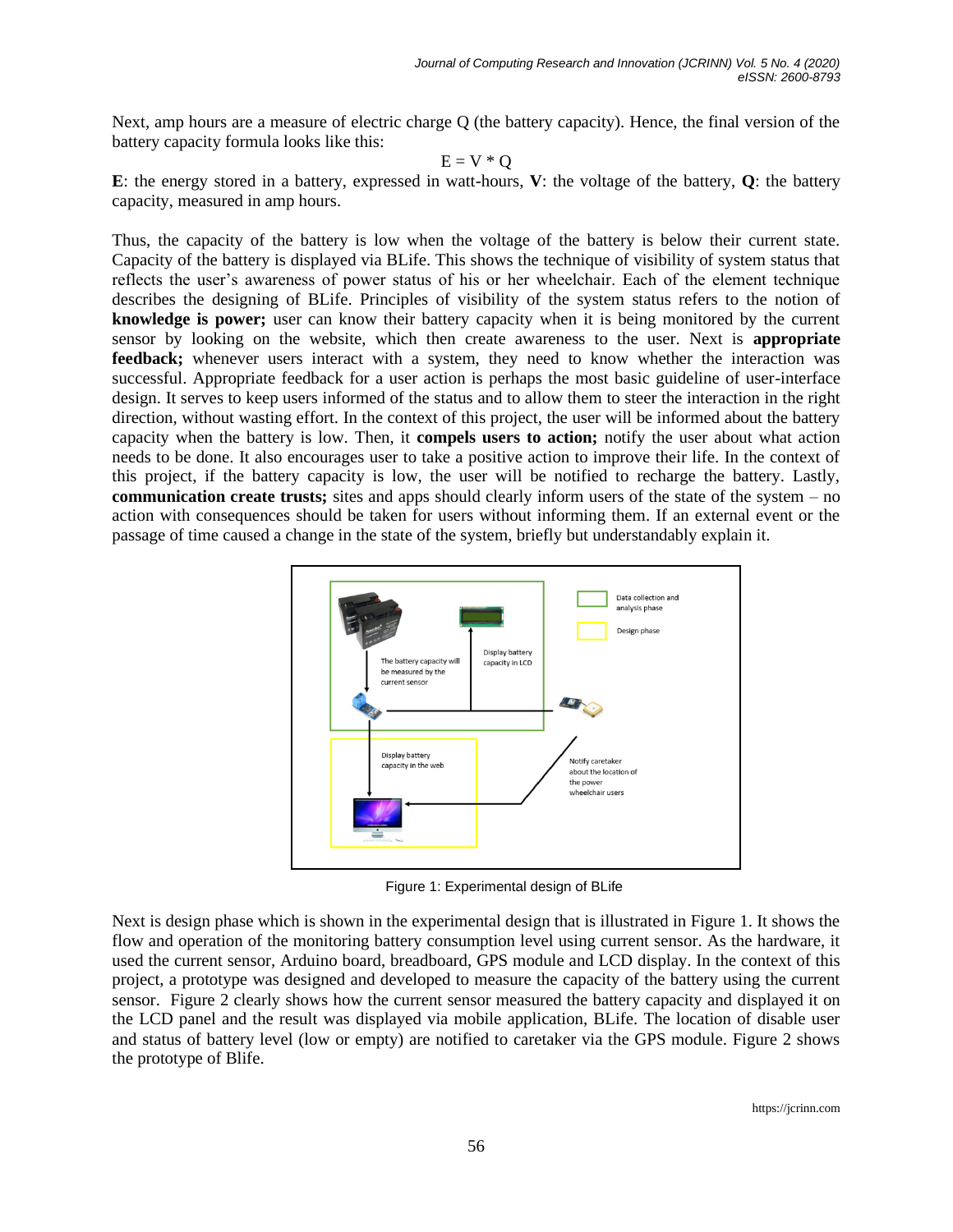

Figure 2: The prototype of BLife

Next is implementation phase where power wheelchair battery is configured with current sensor, GPS module, connector wire as mention in design phase to monitor the battery capacity of the power wheelchair. Lastly is evaluation phase, where BLife was evaluated using functionality testing and usability testing. Results is discussed in next section.

### **FINDINGS AND DISCUSSION**

The criteria set in the evaluation were much related to system usability based on visibility of system status principles which are knowledge is power, appropriate feedback, compel users to actions and communication create trusts. Twenty respondents evaluated Blife. Each criteria was rated using a scale of Strongly Disagree (1) to Strongly Agree (5). All criteria received a mean score of above 4, which indicated that generally, BLife received good evaluation.

From the system usability evaluation, respondents raised concerns and recommended their solutions to improve the BLife. One of the improvements suggested was related to the interface design for the users to increase the user experience. For example, adding the color indicator to display the percentage capacity of the battery and sound or notification to create more awareness since users are busy maneuvering the wheelchair. Besides, more tips can be considered for example tips to increase durability of the battery in enhancing the battery capacity life. Moreover, when the users see the current capacity of the battery, it will force them to take some action if the capacity is low. Since the users of power wheelchair are disable, Blife functions to display the GPS location of the user to his or her caretaker. Therefore, the accuracy of the GPS location displayed is essential. Apart from that, most of the respondents were satisfied with the communication between the users and caretaker based on the GPS location displayed on BLife.

### **CONCLUSION**

https://jcrinn.com BLife is a prototype that was developed to monitor the battery consumption level and display the information such as the battery capacity on the mobile application. The main objective of this study which are to develop a prototype to monitor the battery consumption level using current sensor and evaluate the effectiveness of the prototype have been achieved. The main strength of BLife is on the context of the mobile application that can display the current capacity of the battery to the users. GPS tracker is also